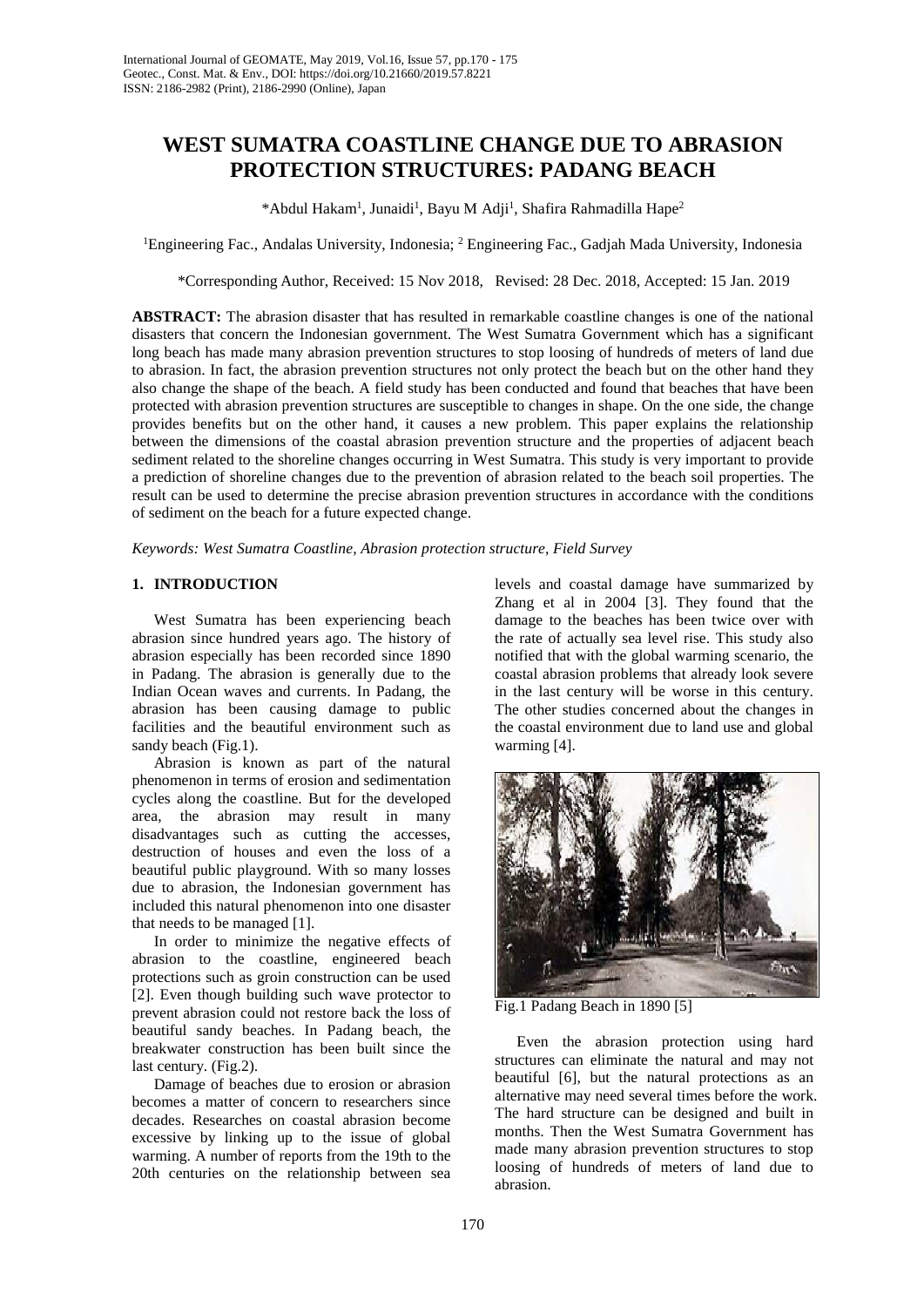

Fig.2 Groins in Padang Beach



Fig.3 Abrasion on Padang Beach.

The Abrasion on Padang Beach has been the object of research from the Marine Geology Research and Development Center of Indonesia. That Research Center has recorded the history of Padang Beach abrasion since almost a century ago as well as the estimated lost of the Padang coastline. It was predicted that the abrasion rate on Padang Beach up to 6m per year inland. The setback is expected to take away and reduce the stability of coastal geometry more than 40 meters towards the center of the City as illustrates in Fig.3 [7]. Unfortunately, at that distance there has been densely populated by houses, shops, offices and various other city facilities.

The Priority areas in the construction of a coastal structure in West Sumatra are the areas that have a historical record of abrasion. One of them is in the Padang city, where the historical record of abrasion has been begun since more than 100 years ago and the abrasion has resulted in lost of Padang land more than 50m.

This paper will discuss the influence of abrasion prevention structures located in Padang beach, especially those located in downstream of Banjir Kanal River (Flood Control Canal) as shown in Fig.4. This area is quite interesting because besides it was influenced by the sea, abrasion and accretion in this area are influenced also by the existence of Bajir Kanal River.

#### **2. GROINS IN PADANG**

Padang is a Capital City of West Sumatra which originally developed by Dutch colonists in the early of 1800s when its abrasion record was begun. The cause of abrasion in Padang Beach is expected due to the Littoral Barrier in the form of Padang Mountain which stops the sediment transport from the south- part to the north-part of it.



Fig.4 Birdseye of Padang Beach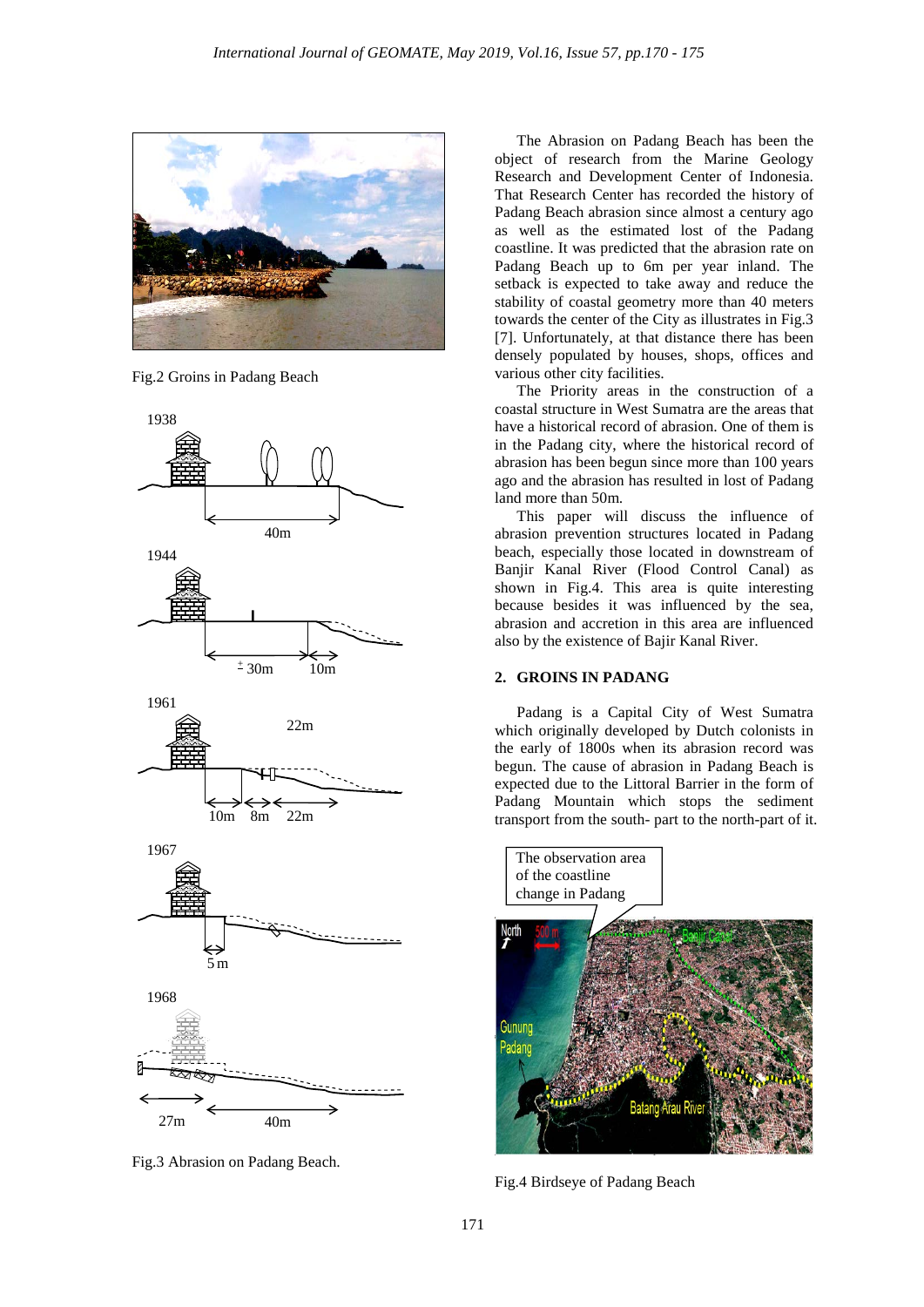In addition, the development of Banjir Kanal River since 1926 which divided the volume of water Batang Arau River causing disruption of coastal equilibrium around Padang Mountain to Banjir Kanal River. Banjir Kanal River reduces the sediment supply from Batang Arau River, resulting in abrasion in Padang Beach (Fig.4). Meanwhile, the causes of abrasion in the form of waves and currents from the Indian Ocean are ignored and have not been observed yet.

The development aimed for dealing with abrasion using groins in Padang Beach was carried out since 1969 [8]. At that time in Padang Beach, there was a special building called Wisma Pancasila where the adjacent beach has been eroded so. It was predicted that if it just let it goes, the foundation of the building would be eroded. For that reason, the first 40m groins were constructed in the perpendicular direction to the coastline. Later in the year of 1970 to 1980, the Government made additional groins along the coast of Padang from Gunung Padang to the Banjit Kanal River (Fig.5).



Fig.5 Padang Beach's Groins in the 1980s

In this study a review of the effects of offshore construction around the area. These two points will be discussed, the coastline change and physical of sediment around the Banjir Kanal. The existing abrasion prevention constructions in this Padang Beach area are groins with the main shape towards the sea. These groin constructions were built in 1980 and they were enlarged in 2008. The main material used for this constructions is cobbles and boulders. The design plan of the main jetty and groin structures are shown in Fig.6. The jetty is designed to trap sediment behind it, meanwhile, the groin is to protect the right-beach from Banjir Kanal current.

#### **3. COASTLINE CHANGE**

The field observation, as well as literature review, have been done to focus on the shoreline changes due to the existence of abrasion prevention construction located in the Bajir Kanal. The map showed the Padang Beach before the construction (before 2008) as shown in Fig.7.



Fig.6 Jetty and Groin design in Padang Beach 2008 [9]

It shows that there is a road near the beach does not have a bridge yet to cross the river the north. It is also seen that jetty and groin structure on the mouth of Banjir Kanal has not been constructed. The color of the sea also indicates the origin of the sea water. It can be seen that the water from Banjir Kanal river goes through to the sea straightly. The water of the river meets and bumps directly with currents and waves from the ocean. At that point, the sea waves were breaking. Then theoretically it could be understood that as a result of the silting sidemen causing the wave breaks in the sea. This sediment then will be pushed to the land side and trapped behind the jetty. This theoretical statement is adopted by Padang Government to build the new dry ground behind the planned Jetty and will be used as new land instead of a reclamation work.



Fig.7 Padang Beach before 2008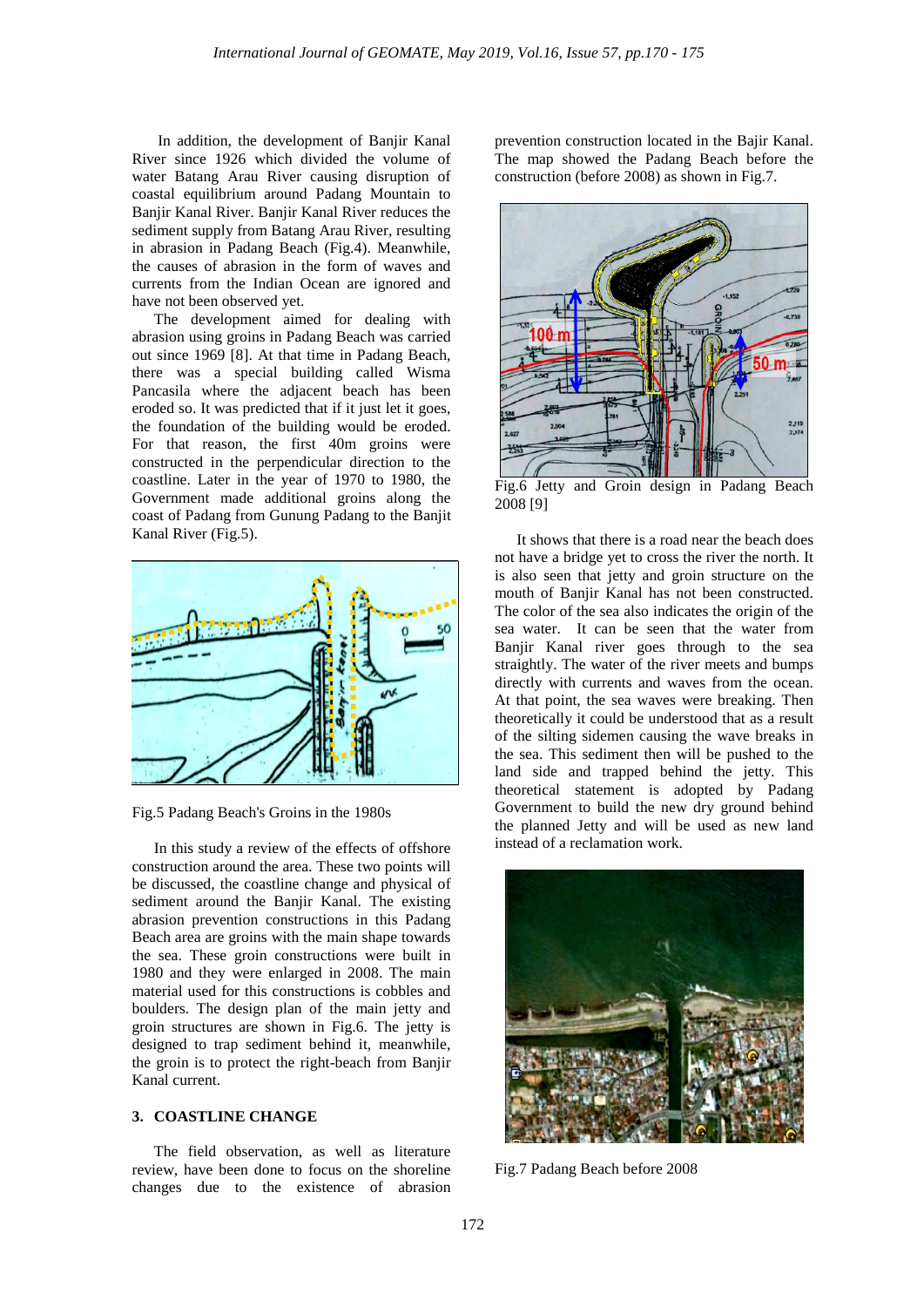Furthermore, Fig.8 shows the current situation, which is 10 years after the jetty and groin structures are constructed in Banjir Kanal. In the picture also can be seen a new bridge connecting the coastal road from the north and south of the parts of Banjir Kanal river. The color of the sea water indicates the water from the Banjir Kanal river has been turned by the jetty to the north direction. This condition contributes to the change of the coastline surrounding area since the water Banjir Kanal river brings sediment particles. The coastline of the north side of the Banjir Kanal river have been gone to the seaward due to the sedimentation.



Fig.8 Padang Beach in 2018

The shoreline changes can be seen by making up the change of average boundary lines to form the monitored coastline in several years. The available digital documentations of Padang Beach are started in 2008. The shoreline in 2018 then is plotted along with the shoreline in 2008 (Fig.9).



Fig.9 Coastline change at Padang Beach

To complete the picture of the shoreline changes, there is also plotted the shoreline in coastal estimates in 1983 (35 years ago). The 1983 shoreline is plotted based on the results of the sedimentation study of Padang Beach [9].

There are noticeable shoreline changes in 1983 (yellow line), 2008 (red line) and 2018 (blue line). Although in general, the change was possible, because in 1983 the picture of Padang beach is still manually drafted so that the change is quite dubious.

While the shoreline changes in the last 10 years, may occur due to the additional length of the groin and jetty constructions at the mouth of Banjir Kanal River. This form of change is still appropriate with the theoretical prediction, even the sediments in the eastern part of the jetty exceed the predicted amount.

Estimated sediments trapped by this jetty have been predicted in the design phase. The trapped sediments behind the jetty are used by the Padang Government as a public playground. However, the amount of sediments trapped is not calculated properly due to the lack of marine data. The condition of trapped sediment is actually consistent with one of the conclusions of the past study on coastline changes due to the grain effect. That study also concluded the amount of accretion and erosion did not show in a balanced amount [11].

#### **4. SEDIMENT GRAIN SIZE**

This study also attempts to investigate the changes that occur in the nature of the sediment on the coastline (Fig.10).



Fig.10 Grain distribution of Padang Beach sands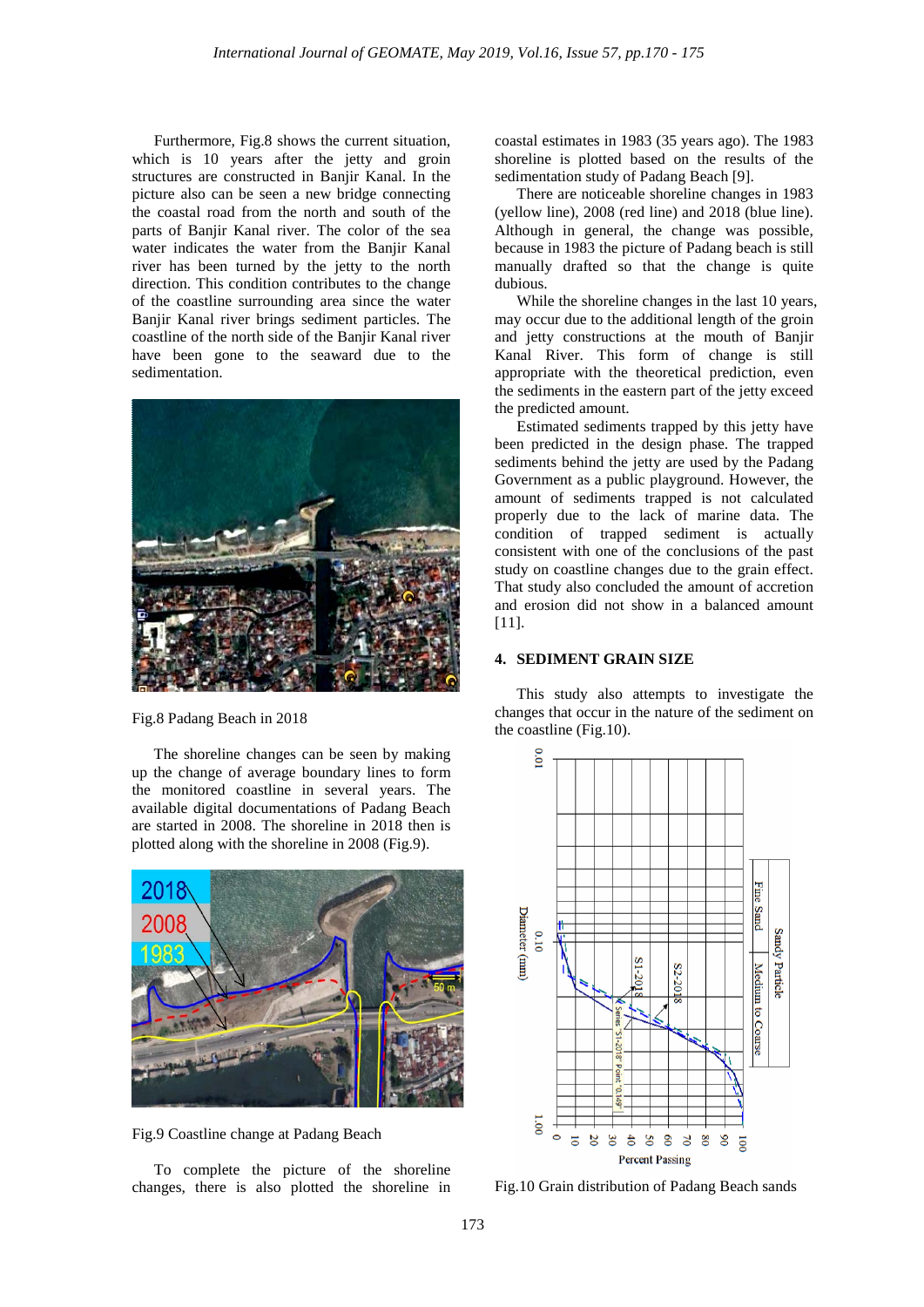For that reason, the sediment samples have been taken from Padang Beach at the location adjacent to the mouth of Banjir Kanal. Furthermore, a sieve analysis of sediment sand is conducted. The laboratory test results are plotted on the graph in Fig.10.

In the Figure also plotted the results of the sieve analysis of the sand beach sample in the same location 35 years ago. From the picture, it is seen that there is no significant change in sand gradation at that point. It is possible that the newly beach sand is originally come from the same area as in the previous year. The source of new sand sediments is likely to originally come from the mouth of the Banjir Kanal where in front of the jetty before it is built. Meanwhile, after the construction of the jetty and groin structures in the mouth of the Banjir Kanal, this sediment was pushed by the sea water and moved to the beach side. This phenomenon is also marked by the loss of breaking wave in the mouth of Banjir Kanal that existed before the construction. Breaking waves can occur when the seabed undergoes shallower, in this case, is due to sand sedimentation, and it is moved after the jetty construction. It cam is seen by comparing Fig. 6 and Fig. 7 and 8.

This result differs from previous studies in which there was a change in the physical properties of sediment in the same place [12]. The past study reported that surface sediment on the eastern part of the dock became coarser while on the west part became finer during the 4-year period. The increase and alteration of physical properties in the sediment may be caused by the wind as well as the presence of the offshore structure.

#### **5. CONCLUSIONS**

Abrasion is one of the Indonesian national disasters that has resulted in a disadvantage as well as advantage coastline changes. The impact of abrasion that has wiped out the mainland can be reduced by constructing proper hard structures such as jetties or groins. Even those unnatural structures have less beautiful, but for Padang city, the structures have a significant way to draw back the beach sediment that has been wiped away in the past.

This study has been conducted by comparing the present condition of Padang shoreline to the one in the past. This study found that there is a change in the coastline of Padang due to the existence of abrasion protection structures. The coastline change in Padang Beach as observed in this study is found almost agree with the expected one.

The possible change in the sediment in the Padang Beach is observed by comparing the laboratory test at the recent condition to secondary data from the past. This study has found that the

sediment in the area of study is just moving close by. It was shown by the similar grain distributions of the sand sediment event it has 35 years of time differences.

## **6. ACKNOWLEDGMENTS**

This research is supported by Andalas University under Professor Research Grant in 2018. Special thanks to our colleagues who have helped in the process of finishing this research.

## **7. REFERENCES**

- [1] BNPB, The Regulation of the Head of National Disaster Management Agency No. 07/2012: Guidelines for Data Management and Disaster Information in Indonesia (in Bahasa: Peraturan Kepala Badan Nasional Penanggulangan Bencana Nomor 07 Tahun 2012 Tentang Pedoman Pengelolaan Data dan Informasi Bencana Indonesia), Jakarta 2012.
- [2] Empung, Hiron N. and Chobir A., Oscillating Water Column (OWE) Building Performance Analysis As Beach Abrasion Reducing, IIOABJ Vol. 7, Suppl. 1, pp. 515–520, 2016
- [3] Zhang, K., Douglas, B.C. & Leatherman, S.P., Global Warming, and Coastal Erosion, Climatic Change, 64: 41, May 2004.
- [4] Soedarto, Y.W., Hanum, L., Lestari, M.S., Analysis and Identification of Landuse on the Coastal Environment of South Sumatra using GIS, International Journal on Advanced Science, Engineering and Information Technology, Vol. 7 (2017) No. 3, pages: 785-791, 20 July 2017.
- [5] Ohgituto, Minangkabau Tempo Doeloe #1 Padang, http://ohgituto.blogspot.co.id, 27 Nov. 2012.
- [6] Jenifer E. Dugan, David M. Hubbard, Ivan F. Rodil, David L. Revell and Stephen Schroeter, Ecological effects of coastal armoring on sandy beaches, Marine Ecology 29, Suppl. 1, pp. 160–170, 2008.
- [7] Water Resources Development Office of West Sumatra, Flood Control and Abrasion Management in the City of Padang (in Bahasa: Pengendalian Banjir dan Penanggulangan Abrasi Kota Padang), 1999.
- [8] Soeuhinto Sadikin, Observation and Research of Effect of Crib to Sedimentation Padang Beach Project: Final Report (in Bahasa: Final Repot Pekerjaan Pengamatan dan Penelitian Krib terhadap (Pengaruh) Endapan Pantai Padang), CV. Tri Udaya Sakti, Mei 1983.
- [9] West Sumatra Public Service, Design Note: Jetty Design of Downstream Flood Canal in Padang (In Bahasa: Nota disain: Pekerjaan Perencanaan Bangunan Jetty Muara Banjir